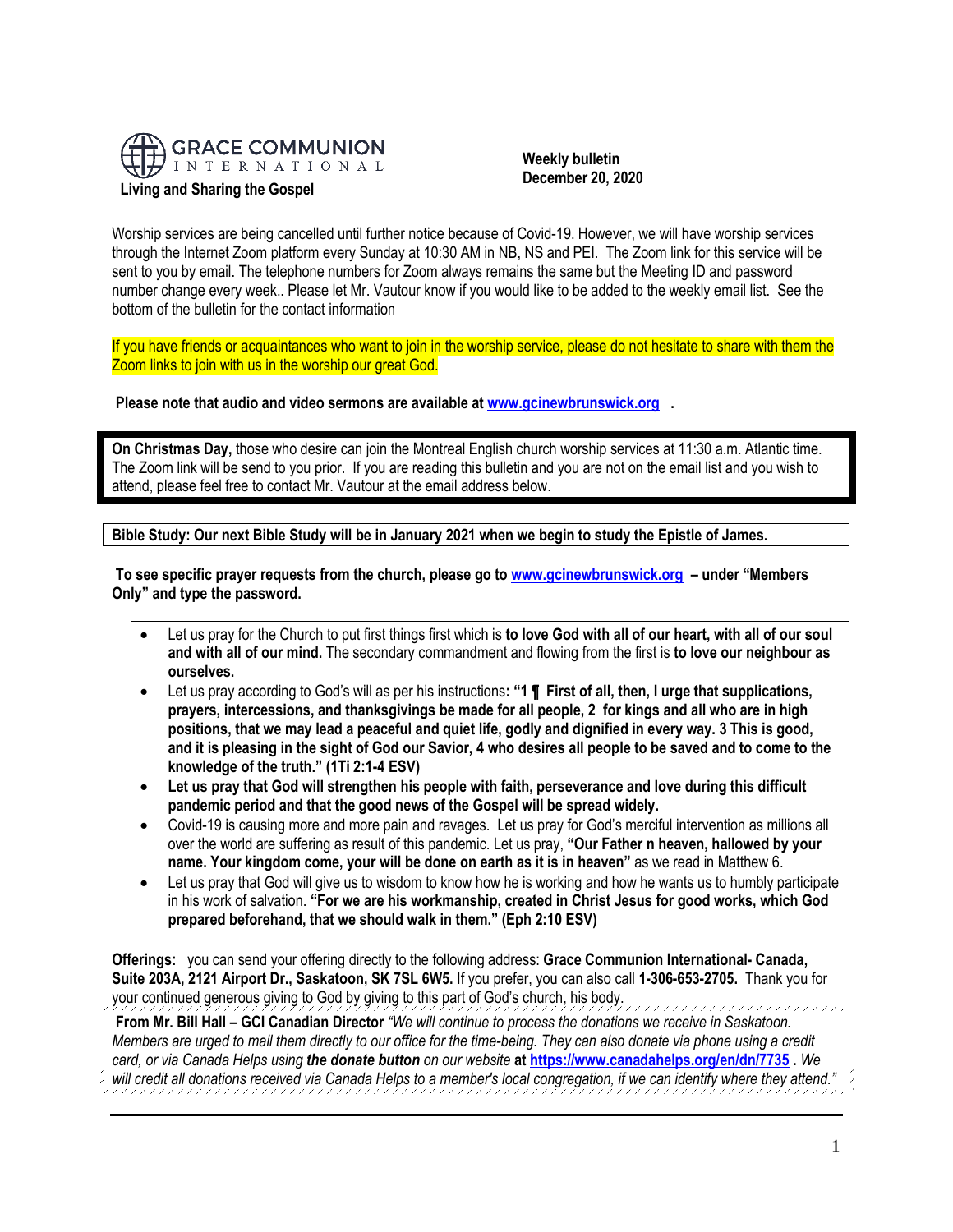## **Disaster Relief: Helping our members in Honduras (December 9, 2020)**

*I asked Pastor Mauricio, of Tegucigalpa, Honduras, to share some photos and details of the condition of our church members in La Democracia, San Pedro Sula. Here is the translated message. – Heber*



As you have asked, I will share some data and photographs of our congregation on the north coast of Honduras, provided by Pastor Marco Antonio Mejía. As additional information, Honduras has 8.5 million inhabitants, of which approximately 3 million people were affected, including members of the Church.



#### **Location: Colonia la Democracia**

Colonia la Democracia is located approximately 30 km from the city of San Pedro Sula, on the banks of the Ulúa River. It is located in the municipality of San Manuel, Cortes, and borders the city of El Progreso, Yoro.The population is approximately 1300 to 1800 people. It is presently flooded by hurricanes ETA and IOTA. Its inhabitants are in temporary shelters or in the homes of relatives.



The church building has been operating since 1998. The church is made up of about 15 families, in addition to the families of the children and youth who attend the congregation, making an average of about 75 people, including adults, children, and youth. Here are some photos of the situation where the church was located. Mauricio *I spoke to pastor Marco this morning and it's finally drying up and folks are beginning to assess the damage. The church building seemed to have sustained a lot of damage. Blessings,* Heber Ticas Superintendent of Latin America

# \_\_\_\_\_\_\_\_\_\_\_\_\_\_\_\_\_\_\_\_\_\_\_\_\_\_\_\_\_\_\_\_\_\_\_\_\_\_\_\_\_\_\_\_\_\_\_\_\_\_\_\_\_\_\_\_\_\_\_\_\_\_\_\_\_\_\_\_\_\_\_\_\_\_\_\_ **JESUS CHRIST: THE BIRTH OF JESUS: A STORY OF SHAME**

Jesus' birth involves more humiliation than glory. The Son of God was in glory, but he saw us living in the slimepit of sin, and he loved us so much that he came into this slimepit to save us. He gave up his glory and he lived in humble circumstances. When Jesus was born, people were not amazed by his glory. There was no glory in putting a baby in an animal's feed trough.

Jesus didn't deserve any shame, but he was willing to live in it, until we killed him. That is the example God has given us. It shows us what love is. It shows us what God is like. Jesus told Philip, **"If you have seen me, you have seen the Father" ([John 14:9\)](https://biblia.com/bible/niv/John%2014.9)**. He wasn't talking about appearance, but about love and humility.

When Christ became flesh, it was not some strange deviation in his character. Rather, it shows what God is like all the time. God is always so loving that he is willing to come to our slimepit to rescue us. He is always willing to put his own comfort and glory aside so he can rescue us. This is true greatness. Glory is not about power and bright lights. True greatness is not in strength or money. True greatness is humility and service, and that is just as true of God as it is for us. God's greatness is seen in his love, in his willingness to serve. The birth of Jesus shows that.

To put it in human terms, it would be like Pharaoh decided to give up the throne, give away his wealth and join the Hebrew slaves in the claypits, trying to make bricks without straw – not just for a day, but for 30 some years. If any Pharaoh actually did this, we would think he was insane, but God did this on an even greater scale. He gave up more, and he descended even more—and this is what God is like all the time. His glory and greatness is seen in how much he is willing to give up, not in how much he has now.

#### **A birth in shame**

Think about the circumstances of Jesus' birth. He did not come when the Jewish people were a strong nation. Rather, he came when they were despised and ruled by a pagan empire. He did not come to the most important city—he grew up in a region called "Galilee of the Gentiles."

Jesus was born in embarrassing circumstances, less than nine months after Mary and Joseph married. God could have easily caused the conception after Mary and Joseph were married. It would have been just as easy for the Holy Spirit to create a baby in a married woman as in an unmarried woman. It would have been easy to avoid the appearance of evil, but God did not. Even before Jesus was born, Jesus was in a compromised situation.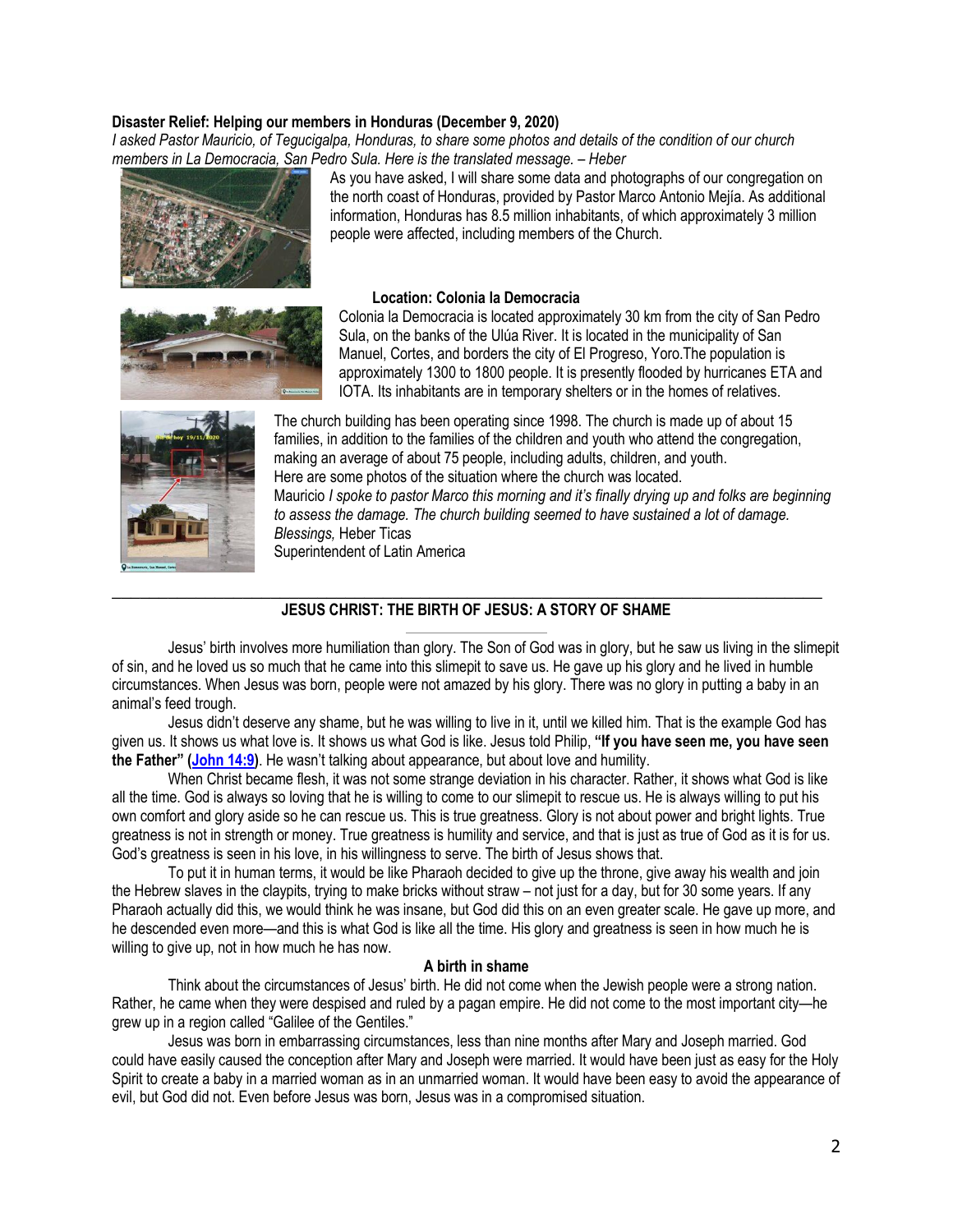Luke tells us that Joseph went to Bethlehem because everyone was supposed to go to their family's city to be counted for the census **[\(Luke 2:3-4](https://biblia.com/bible/niv/Luke%202.3-4)**). I don't know, but it seems that Joseph would have had at least a few brothers or cousins in the family of David who would have gone to Bethlehem, too. But we hear nothing of them, about how they might have helped Joseph and Mary. They were on their own.

God loved the world so much that he gave them his only Son—and the world didn't want him. They knew God only as a God of power and wealth; they had forgotten about the God who walked in the garden of Eden calling for his wayward children. They had forgotten about the God who had a still, soft voice.

The world didn't want God, but God still loved the world. Even when we were sinners, even when we were ungodly, God loved us and sent his Son to die for us (**[Romans 5:6,](https://biblia.com/bible/niv/Rom%205.6) [8,](https://biblia.com/bible/niv/Romans%205.8) [10](https://biblia.com/bible/niv/Romans%205.10)**). That is what God is always like. The birth of Jesus should remind us of that. Christmas should remind us of his great humility.

## **A touch of glory**

The angels were a touch of glory in the nativity story. Here were the bright shining lights, the heavenly choir singing praises to God. But where did they appear? Outside of town, with shepherds, the lowest level of society. Shepherds were so despised that they couldn't even testify in court. No one trusted them because they moved from one town to another. But God sent his angels to shepherds, not to priests and kings.

Some of the king's advisors in Jerusalem knew that the Messiah would be born in Bethlehem **[\(Matthew 2:4-6](https://biblia.com/bible/niv/Matt%202.4-6)**), but they didn't bother to make the five-mile trip. God was drawing the far-off, but the ones who were close, couldn't even see the star. The glory of Christmas was so hidden that only a few people from the east could take the hint.

Not long after this, an angel warned the family: "Flee for your life. The king is out to kill you." The Christ child was taken to Egypt, becoming a refugee in the land the Jews had left—the land of slavery, the land of outcasts. This is the glory of being poor, persecuted, rejected by the people you have come to save. This is not the way we usually think of glory, but it is God's kind of glory—the glory of love and self-sacrifice. Whoever wants to be great, Jesus said, let him become a servant. This is true greatness because this is the way God is.

## **Just like Jesus**

God is like a king who steps into the mud to help us make bricks without straw. He is like a king who sends his Son to his people even though he knows they will kill him. God is like someone who sacrifices himself to keep his enemies (that's us) from being punished. God is like Jesus—all the time. He is like a person who loves children, touches lepers and socializes with tax collectors and prostitutes. God is like someone who was hated without a cause, beaten without mercy and crucified without committing a crime.

God lets people hate him and beat up on him—not because he is a fool, but because he knows the best way for us to come to our senses is to see what selfishness really leads to. He knows that the best way to overcome evil is not by force, but by persistent love.

Thankfully, God has the power to pull it off. He is not hurt by our flailings. He does not get depressed when we reject him. He does not get vindictive when we insult him. He is bigger than that, so much bigger that he can be patient with us. He can be a helpless baby, he can be a crucified criminal, he can stoop that low because he loves us.

In this way, Christmas shows us what God is like. It shows us how much he loves us. It shows us the extreme that he went to in order to save us. God is so glorious that he left his glory and came down into the slimepit to save us. He was willing to be a baby conceived before marriage. He was willing to be born in a stable, to be rejected, to flee to Egypt. He was willing to give it all up, even his life, for us.

#### **A lesson for us**

God wants us to be like he is, to be like Jesus was. Not in appearance, not in power, but in love and humility. He set the example for us, and Christmas, or the birth of Jesus, has a message for us in how we behave toward one another. Jesus said that a servant is not greater than the master. If he, our lord and teacher, has served us, we should also serve one another **[\(Matthew 20:26-28\)](https://biblia.com/bible/niv/Matt%2020.26-28).** Whoever wants to be great should become a servant. Jesus wants us to go out of our way to help others. We are to use our time and our resources to help others. Jesus also said, **"If you want to follow me, take up your cross."** Be willing to lose, even your life, and you will be great.

This is the way we are to follow Jesus' example, to let him live in us. We don't follow his example in keeping Hanukkah, in cleansing the temple, or in going to synagogues on the Sabbath. But he specifically says that we are to follow his example in serving others. That's the message of Christmas and the path of true glory.

We need to identify with that baby in the manger, to be like he is. We need to identify with the woman who had to give birth in a stable, and with the family who were refugees in another nation. Our role model is someone who loved his enemies, who was rejected time and again, and yet loved them. He was taken advantage of, ridiculed, despised and